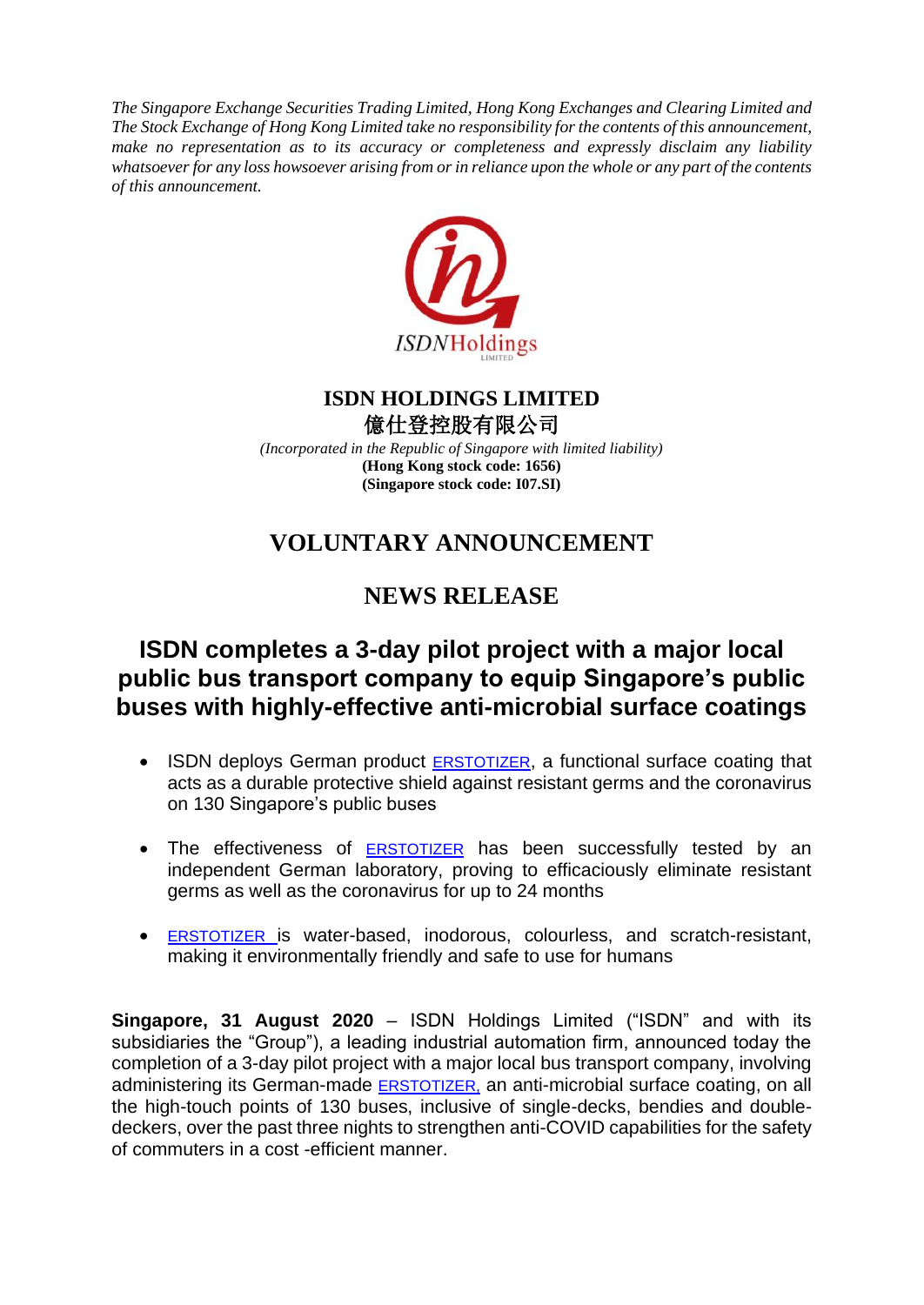

Pioneered by ERST Project GmbH, [ERSTOTIZER](https://www.dropbox.com/sh/hc4wl64bzb2t3wl/AAAkpW9IKKot9GiuB5qon7ZNa?dl=0) is a long-lasting disinfecting surface coating solution that can be applied on hard and absorbent surfaces via a simple spraying and wiping process. The surface coating produces an antibacterial effect, leading to a bacteria reduction of more than 99.9%, thereby ensuring that various types of viruses, bacteria, and microbes have no chance of survival.

More importantly, while the coronavirus can mutate, [ERSTOTIZER](https://www.dropbox.com/sh/hc4wl64bzb2t3wl/AAAkpW9IKKot9GiuB5qon7ZNa?dl=0) is non-mutagenic. This means that it is impossible for the mutating virus to develop any form of resistance to lessen its efficacy in the long-run. The coating can last between up to 24 months.

Commenting on this, **Mr Teo Cher Koon, ISDN's Managing Director and President,**  said**,** *"As Singapore continues in its phase 2 journey with the constant threat of possible flare-ups, we are pleased to be doing our part, extending our expertise in the surface coating and disinfectant market to aid and enhance disinfectant capabilities in the public buses of Singapore.*

*Since entering the Joint Venture in May, we have made good progress in our new business line, supplying these innovative and eco-friendly disinfectant solutions first to the worker dormitories in Singapore and now to the country's public buses. We believe that with these enhanced capabilities, we will be in a better position to keep the virus at bay in Singapore's public transportation network."*

- End -

#### **About ISDN Holdings Limited**

Founded on its precision and motion control engineering capabilities in 1986 and listed on the Main Board of the Singapore Exchange Securities Trading Limited since 2005, ISDN Holdings Limited has today transformed into a multi-industry corporation with more than 60 offices spanning key Asian growth markets. ISDN is also listed on the Main Board of the Stock Exchange of Hong Kong Limited since 12 January 2017.